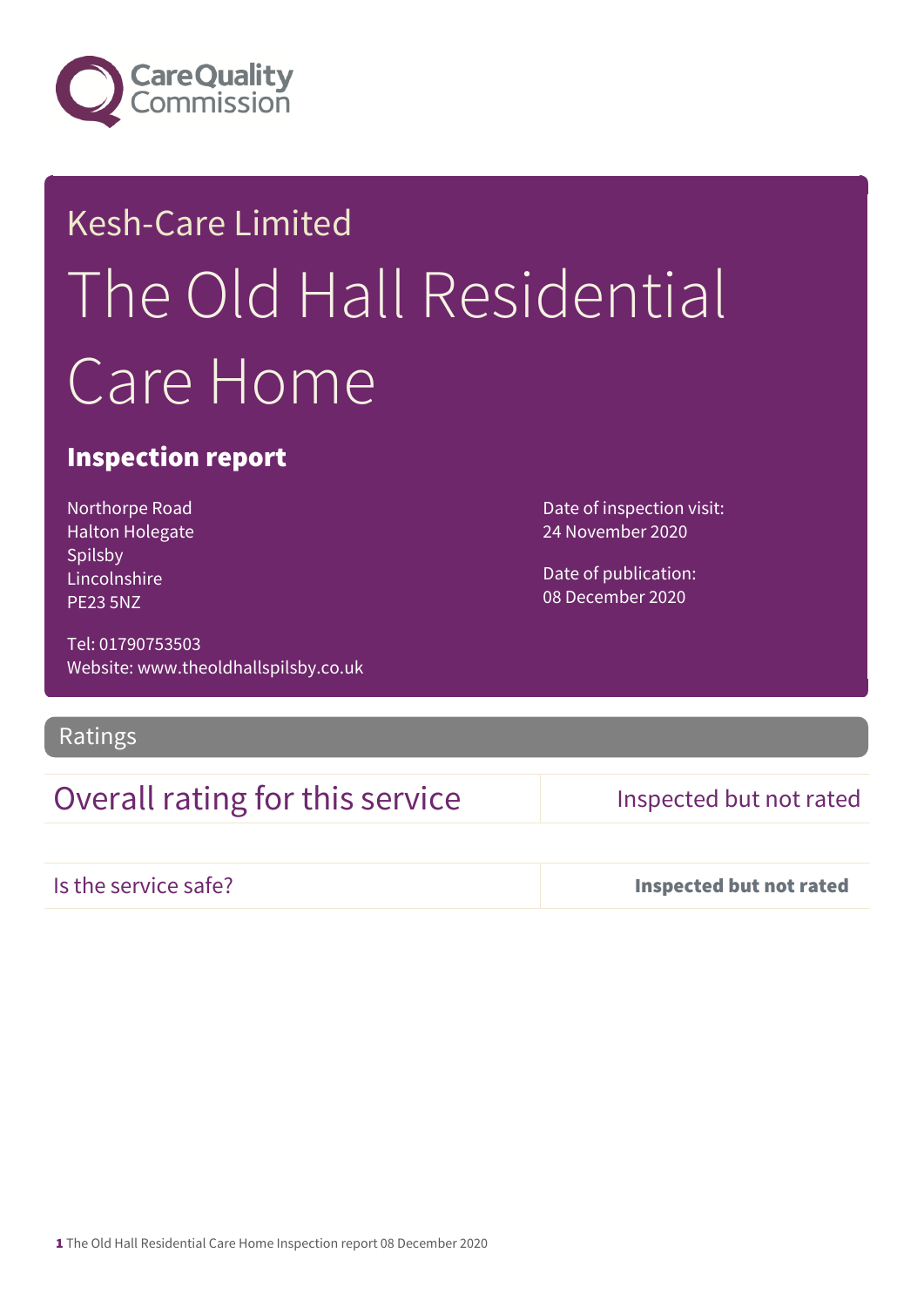# Summary of findings

#### Overall summary

The Old Hall Residential Care Home is a service without nursing for up to 27 people. At the time of the inspection 22 people were living in the service.

We found the following examples of good practice.

- The provider ensured there was sufficient stock of Personal Protective Equipment (PPE) in place including masks, gloves, aprons and hand sanitiser. PPE stations were located throughout the service. Staff had access to PPE and were observed wearing this in line with national guidance.
- There was a system in place for staff entering the building. Staff used a separate external dwelling to change clothing, use handwashing facilities and don Personal Protective Equipment (PPE) before entering the main building.
- The service was clean with no offensive odours. The housekeeping team used an in-depth cleaning programme, including regular cleaning of high touch points throughout the day. Additional cleaning took place during the evening and night to ensure continuous cleaning was maintained.
- A recent outbreak of COVID 19 at the service had been managed well and the plans in place to support people had been utilised safely. Core staff had moved into the service to reduce the risk of spread of infection.
- The service followed the current guidelines for care home testing, an enhanced testing regime was implemented during the outbreak. This was to ensure if people or staff had contracted COVID 19, it was identified, and measures put in place in a timely way.
- Staff were trained in infection prevention and control (IPC). This included donning and doffing training, this is how to put on and remove PPE. Staff had also accessed Coronavirus Awareness training via an online course.
- Infection control policies had been updated to reflect current national guidance. Information and guidance were available to staff, relatives and people living in the service relating to COVID 19 and infection control.
- The provider put in place risk assessments clearly identifying people at high risk of COVID 19 and the measures in place to support them. This meant staff had clear guidance, how to support people during COVID 19.
- People were supported to keep in touch with their relatives. The provider had set up a visiting room to facilitate visits between people and their relatives. This included an outside access point to the room.
- Arrangements were in place to support people who were receiving end of life care to ensure relatives could access the home, including full PPE supplied. These measures meant people and their relatives could safely spend time together.

Further information is in the detailed findings below.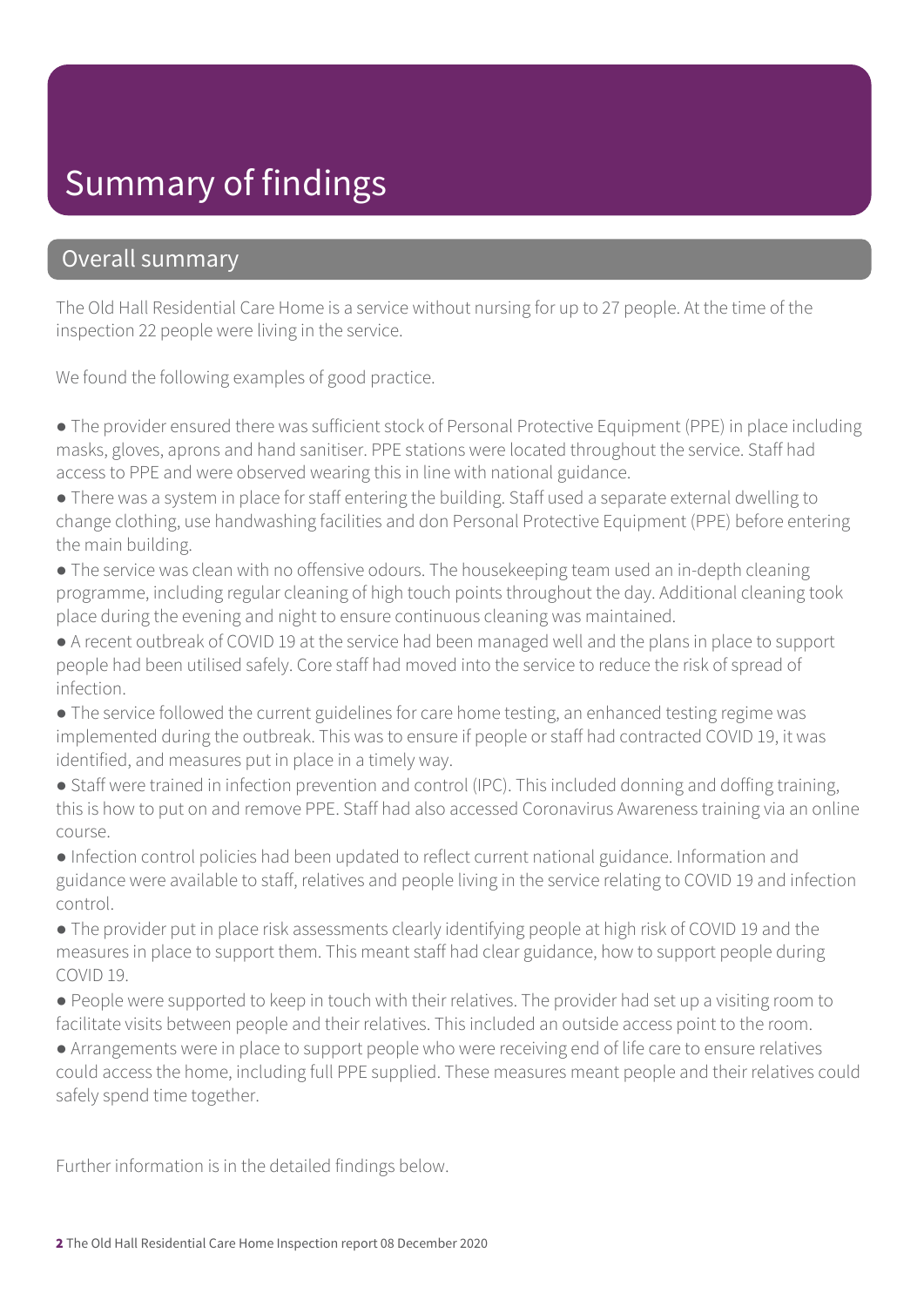### The five questions we ask about services and what we found

We always ask the following five questions of services.

We were assured that this service met good infection prevention and control guidelines

Is the service safe? Inspected but not rated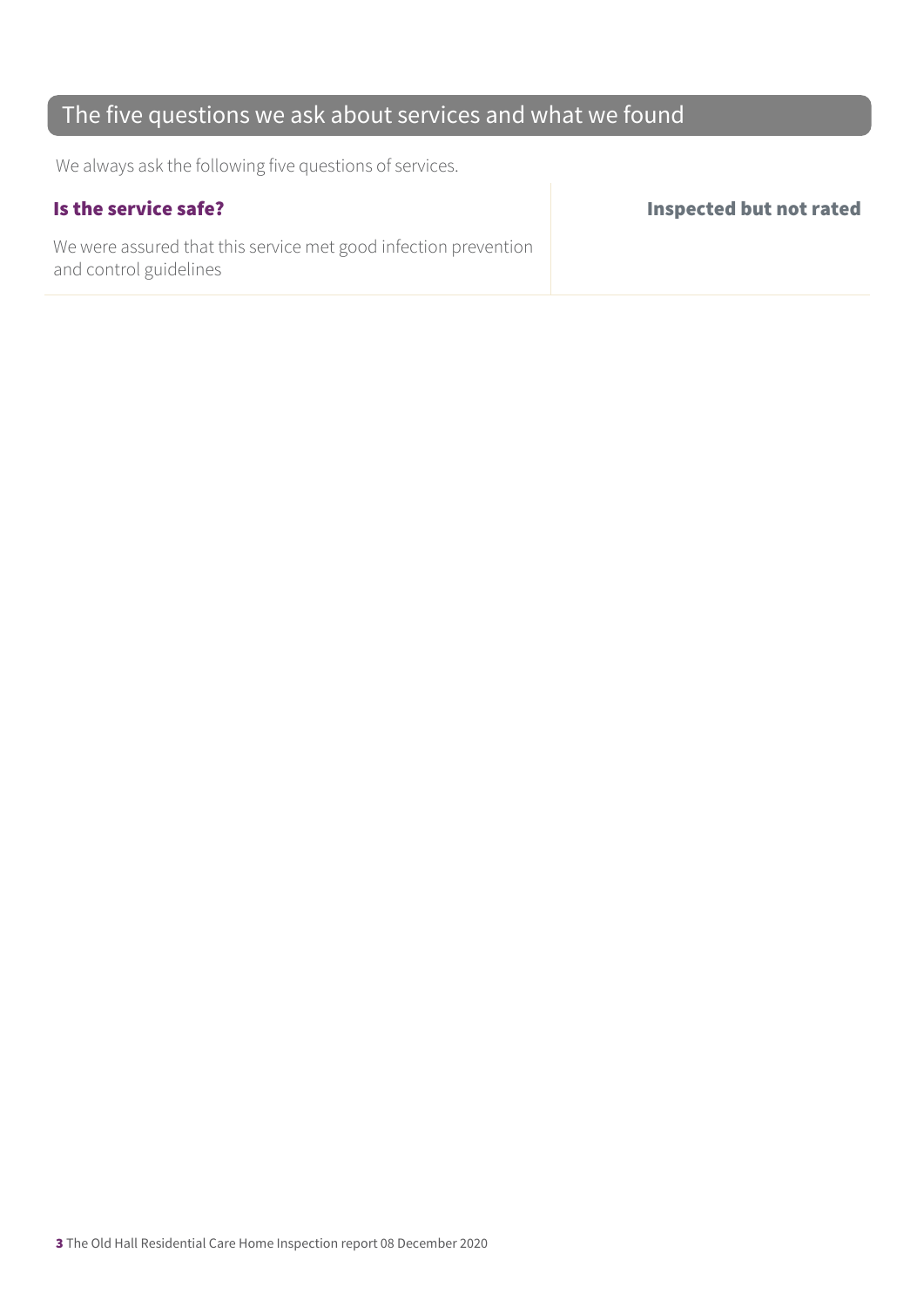

# The Old Hall Residential Care Home

Detailed findings

# Background to this inspection

We carried out this inspection under Section 60 of the Health and Social Care Act 2008 as part of our regulatory functions. This inspection was planned to check whether the provider is meeting the legal requirements and regulations associated with the Health and Social Care Act 2008.

As part of CQC's response to care homes with outbreaks of coronavirus, we are conducting reviews to ensure that the Infection Prevention and Control practice was safe and the service was compliant with IPC measures. This was a targeted inspection looking at the IPC practices the provider has in place.

This inspection took place on 24 November 2020 and was announced.